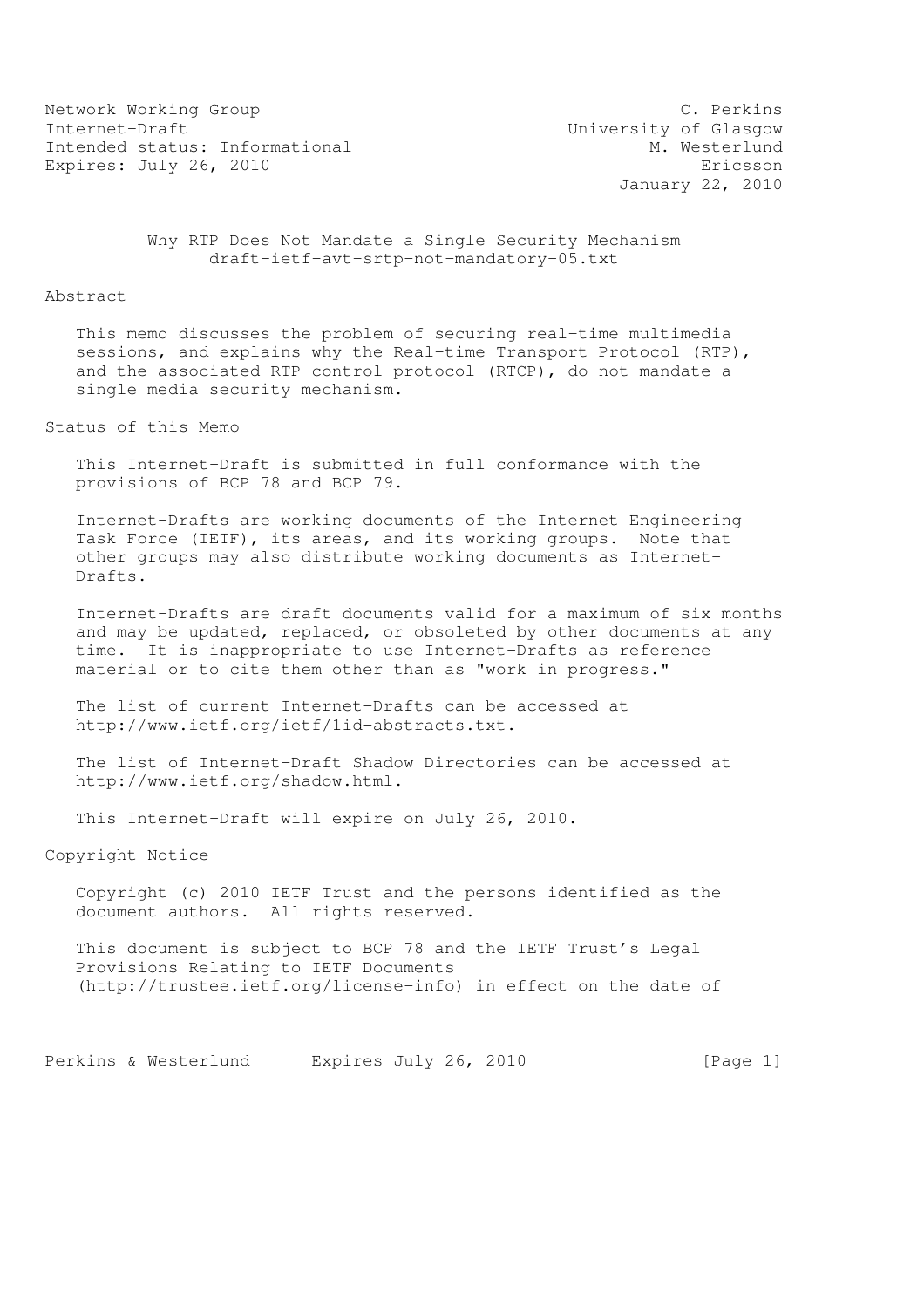publication of this document. Please review these documents carefully, as they describe your rights and restrictions with respect to this document. Code Components extracted from this document must include Simplified BSD License text as described in Section 4.e of the Trust Legal Provisions and are provided without warranty as described in the Simplified BSD License.

Table of Contents

|  | RTP Applications and Deployment Scenarios 3                   |  |
|--|---------------------------------------------------------------|--|
|  | 3. Implications for RTP Security 4                            |  |
|  | 4. Implications for Key Management 5                          |  |
|  | 5. On the Requirement for Strong Security in IETF protocols 6 |  |
|  |                                                               |  |
|  | 7. Security Considerations 7                                  |  |
|  |                                                               |  |
|  |                                                               |  |
|  |                                                               |  |
|  |                                                               |  |

Perkins & Westerlund Expires July 26, 2010 [Page 2]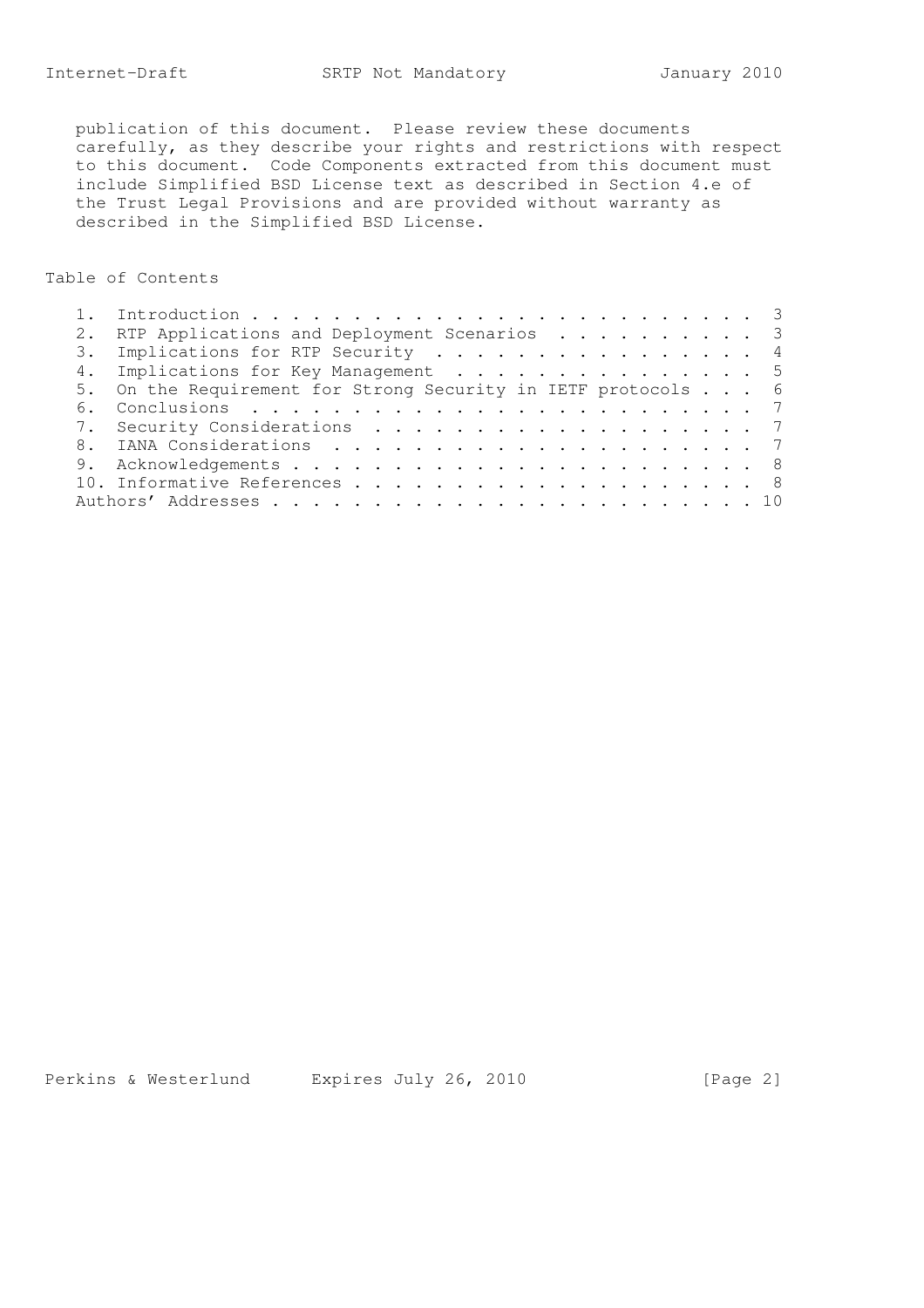The Real-time Transport Protocol (RTP) [RFC3550] is widely used for voice over IP, Internet television, video conferencing, and various other real-time and streaming media applications. Despite this, the base RTP specification provides very limited options for media security, and defines no standard key exchange mechanism. Rather, a number of extensions are defined to provide confidentiality and authentication of RTP media streams and RTCP control messages, and to exchange security keys. This memo outlines why it is appropriate that multiple extension mechanisms are defined, rather than mandating a single security and keying mechanism.

 This memo provides information for the community; it does not specify a standard of any kind.

 The structure of this memo is as follows. Section 2 describes the scenarios in which RTP is deployed. Following this, Section 3 outlines the implications of this range of scenarios for media confidentially and authentication, and Section 4 outlines the implications for key exchange. Section 5 outlines how the RTP framework meets the requirement of BCP 61. Section 6 then concludes and gives some recommendations.

2. RTP Applications and Deployment Scenarios

 The range of application and deployment scenarios where RTP has been used includes, but is not limited to, the following:

- o Point-to-point voice telephony (fixed and wireless networks)
- o Point-to-point video conferencing
- o Centralised group video conferencing with a multipoint conference unit (MCU)
- o Any Source Multicast video conferencing (light-weight sessions; Mbone conferencing)
- o Point-to-point streaming audio and/or video
- o Source-specific multicast (SSM) streaming to large group (IPTV and 3GPP Multimedia Broadcast Multicast Service (MBMS) [MBMS])
- o Replicated unicast streaming to a group

Perkins & Westerlund Expires July 26, 2010 [Page 3]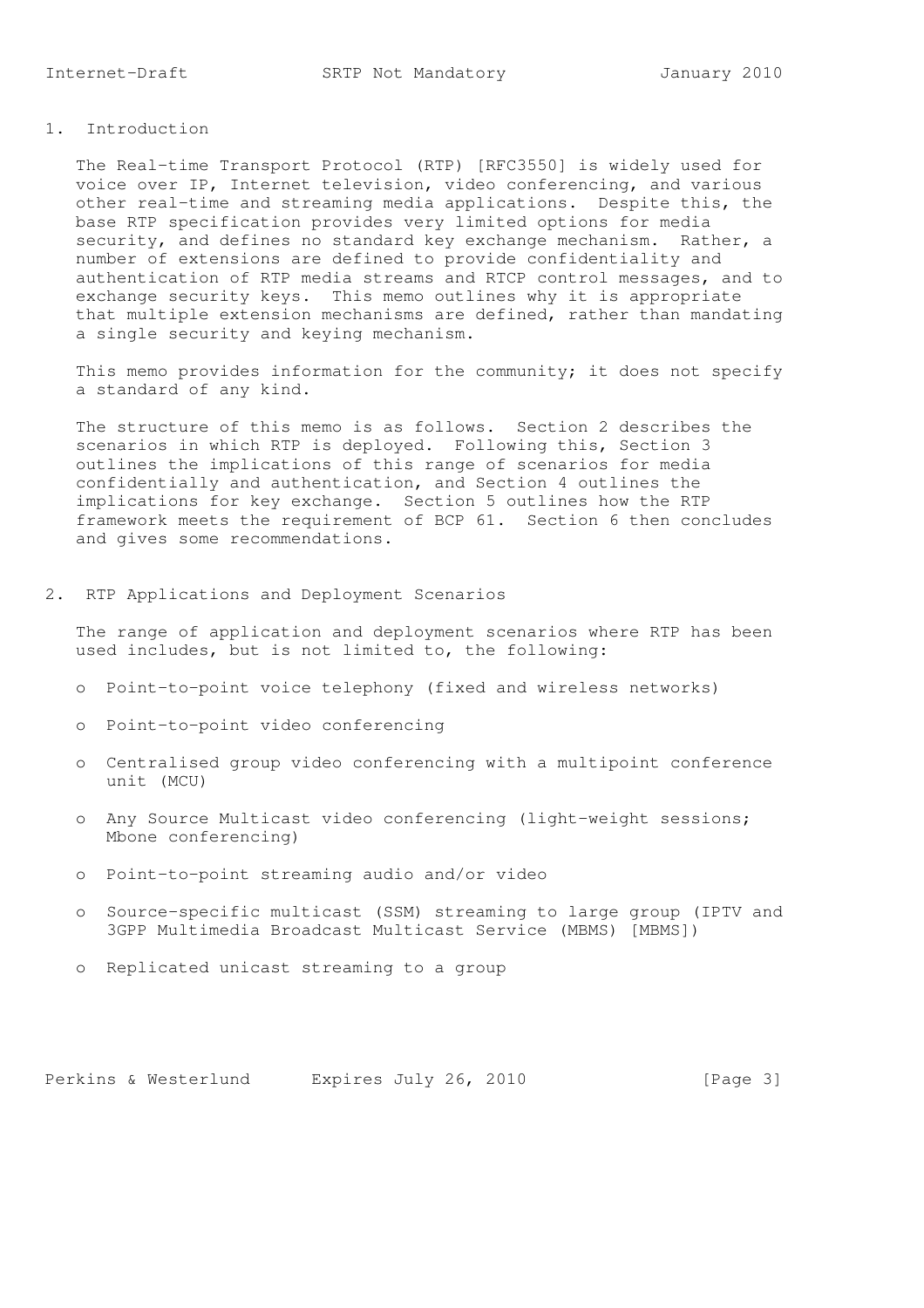- o Interconnecting components in music production studios and video editing suites
- o Interconnecting components of distributed simulation systems
- o Streaming real-time sensor data

 As can be seen, these scenarios vary from point-to-point to very large multicast groups, from interactive to non-interactive, and from low bandwidth (kilobits per second) to very high bandwidth (multiple gigabits per second). While most of these applications run over UDP [RFC0768], some use TCP [RFC0793], [RFC4614] or DCCP [RFC4340] as their underlying transport. Some run on highly reliable optical networks, others use low rate unreliable wireless networks. Some applications of RTP operate entirely within a single trust domain, others are inter-domain, with untrusted (and potentially unknown) users. The range of scenarios is wide, and growing both in number and in heterogeneity.

3. Implications for RTP Security

 The wide range of application scenarios where RTP is used has led to the development of multiple solutions for securing RTP media streams and RTCP control messages, considering different requirements. Perhaps the most widely applicable of these solutions is the Secure RTP (SRTP) framework [RFC3711]. This is an application-level media security solution, encrypting the media payload data (but not the RTP headers) to provide some degree of confidentiality, and providing optional source origin authentication. It was carefully designed to be both low overhead, and to support the group communication features of RTP, across a range of networks.

 SRTP is not the only media security solution in use, however, and alternatives are more appropriate for some scenarios. For example, many client-server streaming media applications can run over a single TCP connection, multiplexing media data with control information on that connection (RTSP [I-D.ietf-mmusic-rfc2326bis] is a widely used example of such a protocol). The natural way to provide media security for such client-server media applications is to use TLS [RFC5246] to protect the TCP connection, sending the RTP media data over the TLS connection. Using the SRTP framework in addition to TLS is unncessary, and would result in double encryption of the media, and SRTP cannot be used instead of TLS since it is RTP-specific, and so cannot protect the control traffic.

 Other RTP use cases work over networks which provide security at the network layer, using IPsec. For example, certain 3GPP networks need

Perkins & Westerlund Expires July 26, 2010 [Page 4]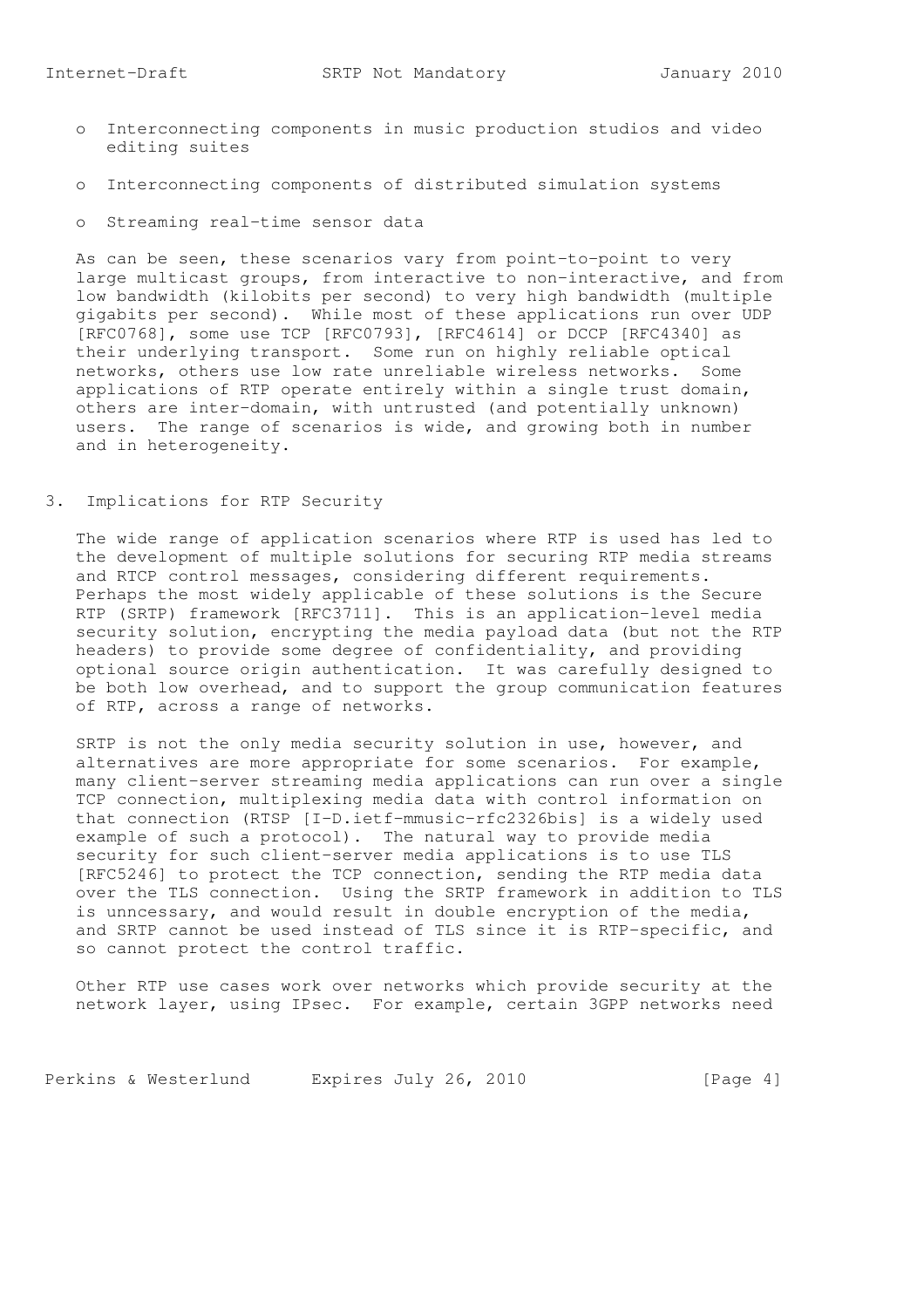IPsec security associations for other purposes, and can reuse those to secure the RTP session [3GPP.33.210]. SRTP is, again, unnecessary in such environments, and its use would only introduce overhead for no gain.

 For some applications it is sufficient to protect the RTP payload data while leaving RTP, transport, and network layer headers unprotected. An example of this is RTP broadcast over DVB-H [ETSI.TS.102.474], where one mode of operation uses ISMAcryp (http://www.isma.tv/specs/ISMA\_E&Aspec2.0.pdf) to encrypt the RTP payload data only.

 Finally, the link layer may be secure, and it may be known that the RTP media data is constrained to that single link (for example, when operating in a studio environment, with physical link security). An environment like this is inherently constrained, but might avoid the need for application, transport, or network layer media security.

 All these are application scenarios where RTP has seen commercial deployment. Other use case also exist, with additional requirements. There is no media security protocol that is appropriate for all these environments. Accordingly, multiple RTP media security protocols can be expected to remain in wide use.

4. Implications for Key Management

 With such a diverse range of use cases come a range of different protocols for RTP session establishment. Mechanisms used to provide security keying for these different session establishment protocols can basically be put into two categories: inband and out-of-band in relation to the session establishment mechanism. The requirements for these solutions are highly varying. Thus a wide range of solutions have been developed in this space:

- o The most common use case for RTP is probably point-to-point voice calls or centralised group conferences, negotiated using SIP [RFC3261] with the SDP offer/answer model [RFC3264], operating on a trusted infrastructure. In such environments, SDP security descriptions [RFC4568] or the MIKEY [RFC4567] protocol are appropriate keying mechanisms, piggybacked onto the SDP [RFC4566] exchange. The infrastructure may be secured by protecting the SIP exchange using TLS or S/MIME, for example [RFC3261].
- o Point-to-point RTP sessions may be negotiated using SIP with the offer/answer model, but operating over a network with untrusted infrastructure. In such environments, the key management protocol is run on the media path, bypassing the untrusted infrastructure.

Perkins & Westerlund Expires July 26, 2010 [Page 5]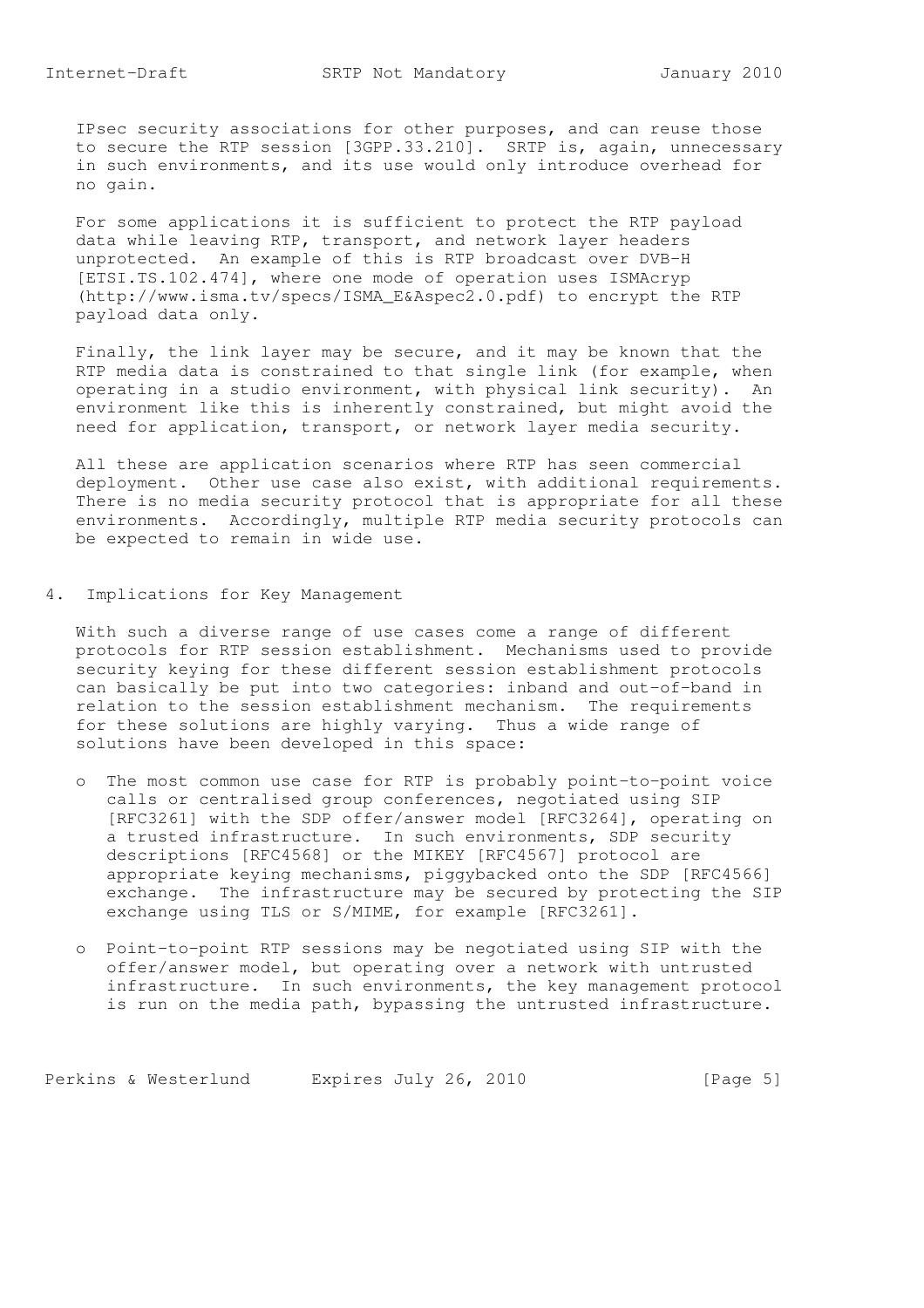Protocols such as DTLS [I-D.ietf-avt-dtls-srtp] or ZRTP [I-D.zimmermann-avt-zrtp] are useful here.

- o For point-to-point client-server streaming of RTP over RTSP, a TLS association is appropriate to manage keying material, in much the same manner as would be used to secure an HTTP session.
- o A session description may be sent by email, secured using S/MIME or PGP, or retrieved from a web page, using HTTP with TLS.
- o A session description may be distributed to a multicast group using SAP or FLUTE secured with S/MIME.
- o A session description may be distributed using the Open Mobile Alliance DRM key management specification [OMA-DRM] when using a point-to-point streaming session setup with RTSP in the 3GPP PSS environment [PSS].
- o In the 3GPP Multimedia Broadcast Multicast Service (MBMS) system, HTTP and MIKEY are used for key management [MBMS-SEC].

 A more detailed survey of requirements for media security management protocols can be found in [I-D.ietf-sip-media-security-requirements]. As can be seen, the range of use cases is wide, and there is no single protocol that is appropriate for all scenarios. These solutions have been further diversified by the existence of infrastructure elements such as authentication solutions that are tied into the key manangement.

5. On the Requirement for Strong Security in IETF protocols

 BCP 61 [RFC3365] puts a requirement on IETF protocols to provide strong, mandatory to implement, security solutions. This is actually quite a difficult requirement for any type of framework protocol, like RTP, since one can never know all the deployment scenarios, and if they are covered by the security solution. It would clearly be desirable if a single media security solution and a single key management solution could be developed, satisfying the range of use cases for RTP. The authors are not aware of any such solution, however, and it is not clear that any single solution can be developed.

 For a framework protocol it appears that the only sensible solution to the requirement of BCP 61 is to develop or use security building blocks, like SRTP, SDP security descriptions [RFC4568], MIKEY, DTLS, or IPsec, to provide the basic security services of authorization, data integrity protection and date confidentiality protection. When

Perkins & Westerlund Expires July 26, 2010 [Page 6]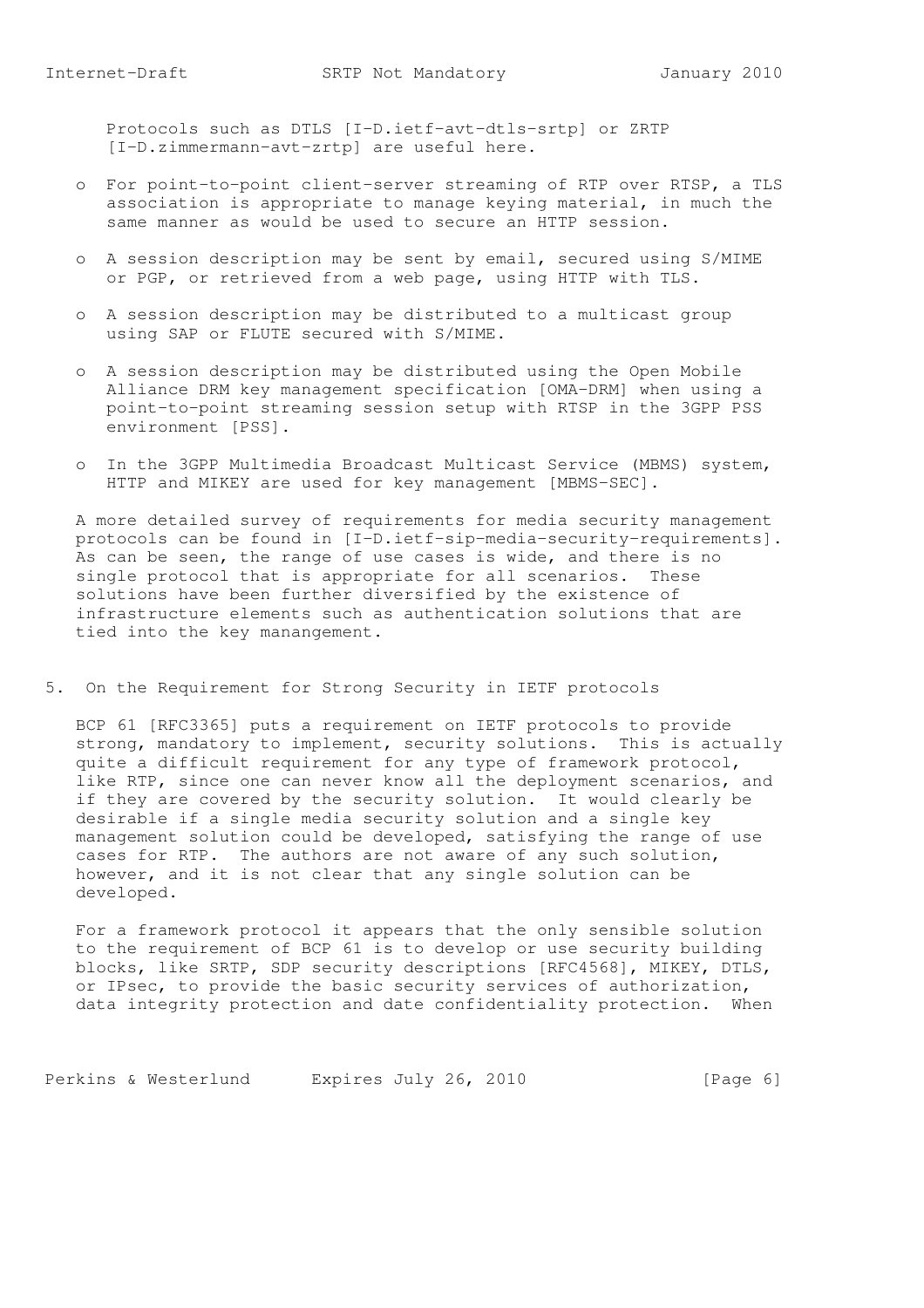new usages of the RTP framework arise, one needs to analyze the situation, to determine if the existing building blocks satisfy the requirements. If not, it is necessary to develop new security building blocks.

 When it comes to fulfilling the "MUST Implement" strong security for a specific application, it will fall on that application to actually consider what building blocks it is required to support. To maximize interoperability it is desirable if certain applications, or classes of application with similar requirements, agree on what data security mechanisms and key-management should be used. If such agreement is not possible, there will be increased cost, either in the lack of interoperability, or in the need to implement more solutions. Unfortunately this situation, if not handled reasonably well, can result in a failure to satisfy the requirement of providing the users with an option of turning on strong security when desired.

## 6. Conclusions

 As discussed earlier it appears that a single solution can't be designed to meet the diverse requirements. In the absence of such a solution, it is hoped that this memo explains why SRTP is not mandatory as the media security solution for RTP-based systems, and why we can expect multiple key management solutions for systems using RTP.

 It is important for any RTP-based application to consider how it meets the security requirements. This will require some analysis to determine these requirements, followed by the selection of a mandatory to implement solution, or in exceptional scenarios several solutions, including the desired RTP traffic protection and key management. SRTP is a preferred solution for the protection of the RTP traffic in those use cases where it is applicable. It is out of scope for this memo to recommend a preferred key management solution.

7. Security Considerations

This entire memo is about security.

8. IANA Considerations

No IANA actions are required.

Perkins & Westerlund Expires July 26, 2010 [Page 7]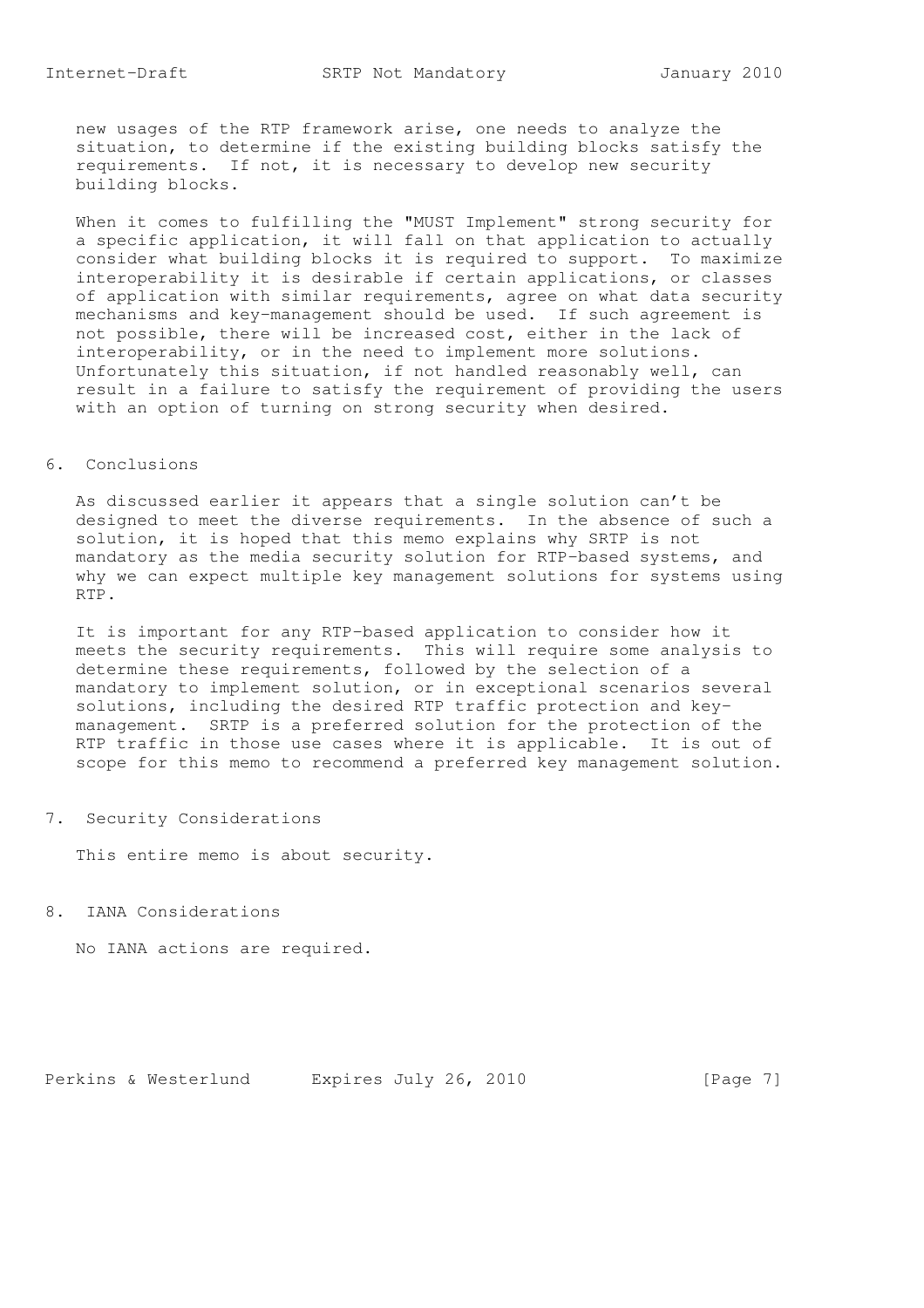9. Acknowledgements

 Thanks to Ralph Blom, Hannes Tschofenig, Dan York, Alfred Hoenes, Martin Ellis, and Ali Begen for their feedback.

## 10. Informative References

 [3GPP.33.210] 3GPP, "IP network layer security", 3GPP TS 33.210, September 2008.

 [ETSI.TS.102.474] ETSI, "Digital Video Broadcasting (DVB); IP Datacast over DVB-H: Service Purchase and Protection", ETSI TS 102 474, November 2007.

 [I-D.ietf-avt-dtls-srtp] McGrew, D. and E. Rescorla, "Datagram Transport Layer Security (DTLS) Extension to Establish Keys for Secure Real-time Transport Protocol (SRTP)", draft-ietf-avt-dtls-srtp-07 (work in progress), February 2009.

 [I-D.ietf-mmusic-rfc2326bis] Schulzrinne, H., Rao, A., Lanphier, R., Westerlund, M., and M. Stiemerling, "Real Time Streaming Protocol 2.0 (RTSP)", draft-ietf-mmusic-rfc2326bis-22 (work in progress), July 2009.

 [I-D.ietf-sip-media-security-requirements] Wing, D., Fries, S., Tschofenig, H., and F. Audet, "Requirements and Analysis of Media Security Management Protocols", draft-ietf-sip-media-security-requirements-09 (work in progress), January 2009.

- [I-D.zimmermann-avt-zrtp] Zimmermann, P., Johnston, A., and J. Callas, "ZRTP: Media Path Key Agreement for Secure RTP", draft-zimmermann-avt-zrtp-17 (work in progress), January 2010.
- [MBMS] 3GPP, "Multimedia Broadcast/Multicast Service (MBMS); Protocols and codecs TS 26.346".

[MBMS-SEC]

 3GPP, "Security of Multimedia Broadcast/Multicast Service (MBMS) TS 33.246".

Perkins & Westerlund Expires July 26, 2010 [Page 8]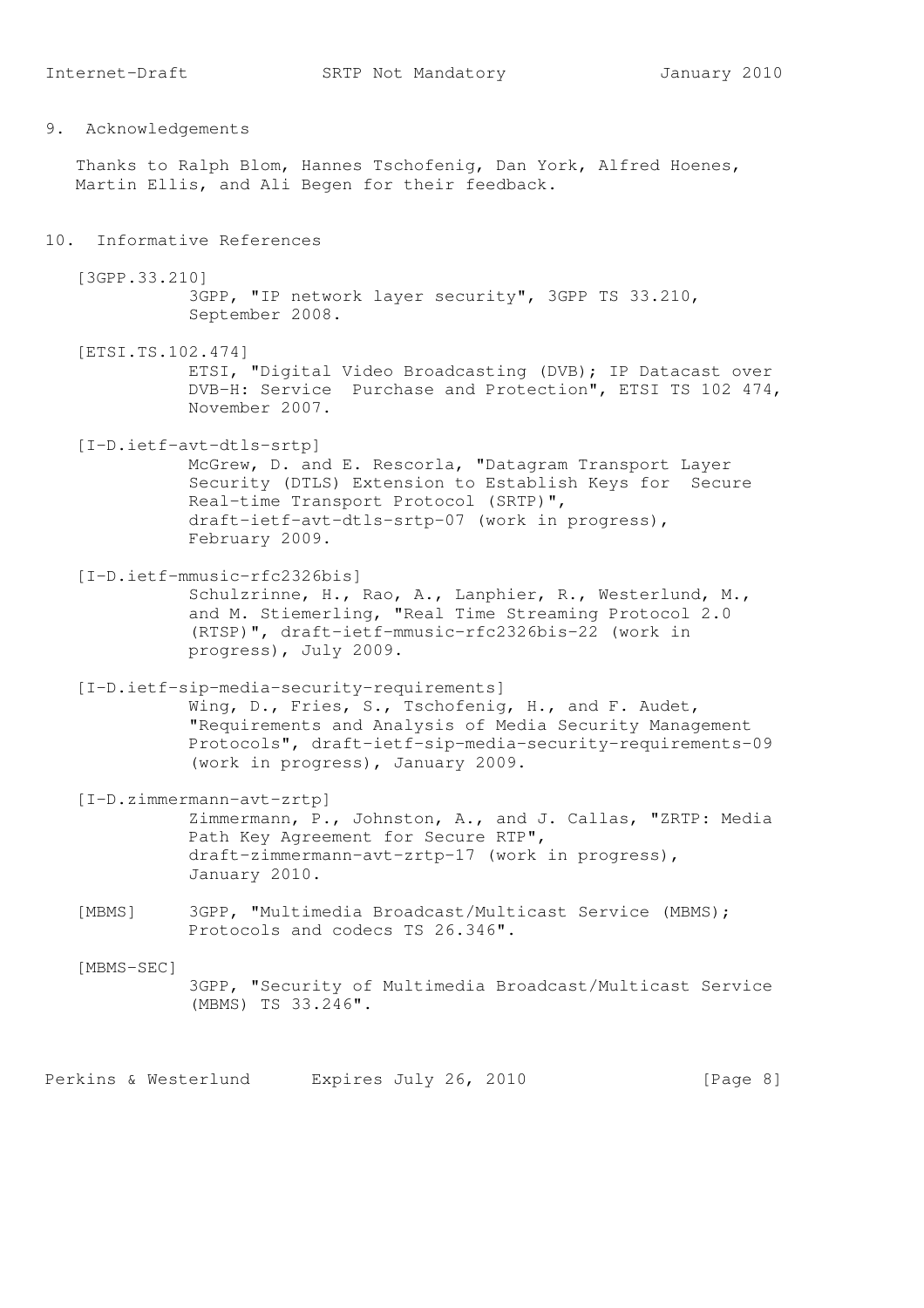[OMA-DRM] Open Mobile Alliance, "DRM Specification 2.0".

- [PSS] 3GPP, "Transparent end-to-end Packet-switched Streaming Service (PSS); Protocols and codecs TS 26.234".
- [RFC0768] Postel, J., "User Datagram Protocol", STD 6, RFC 768, August 1980.
- [RFC0793] Postel, J., "Transmission Control Protocol", STD 7, RFC 793, September 1981.
- [RFC3261] Rosenberg, J., Schulzrinne, H., Camarillo, G., Johnston, A., Peterson, J., Sparks, R., Handley, M., and E. Schooler, "SIP: Session Initiation Protocol", RFC 3261, June 2002.
- [RFC3264] Rosenberg, J. and H. Schulzrinne, "An Offer/Answer Model with Session Description Protocol (SDP)", RFC 3264, June 2002.
- [RFC3365] Schiller, J., "Strong Security Requirements for Internet Engineering Task Force Standard Protocols", BCP 61, RFC 3365, August 2002.
- [RFC3550] Schulzrinne, H., Casner, S., Frederick, R., and V. Jacobson, "RTP: A Transport Protocol for Real-Time Applications", STD 64, RFC 3550, July 2003.
- [RFC3711] Baugher, M., McGrew, D., Naslund, M., Carrara, E., and K. Norrman, "The Secure Real-time Transport Protocol (SRTP)", RFC 3711, March 2004.
- [RFC4340] Kohler, E., Handley, M., and S. Floyd, "Datagram Congestion Control Protocol (DCCP)", RFC 4340, March 2006.
- [RFC4566] Handley, M., Jacobson, V., and C. Perkins, "SDP: Session Description Protocol", RFC 4566, July 2006.
- [RFC4567] Arkko, J., Lindholm, F., Naslund, M., Norrman, K., and E. Carrara, "Key Management Extensions for Session Description Protocol (SDP) and Real Time Streaming Protocol (RTSP)", RFC 4567, July 2006.
- [RFC4568] Andreasen, F., Baugher, M., and D. Wing, "Session Description Protocol (SDP) Security Descriptions for Media Streams", RFC 4568, July 2006.
- [RFC4614] Duke, M., Braden, R., Eddy, W., and E. Blanton, "A Roadmap

Perkins & Westerlund Expires July 26, 2010 [Page 9]